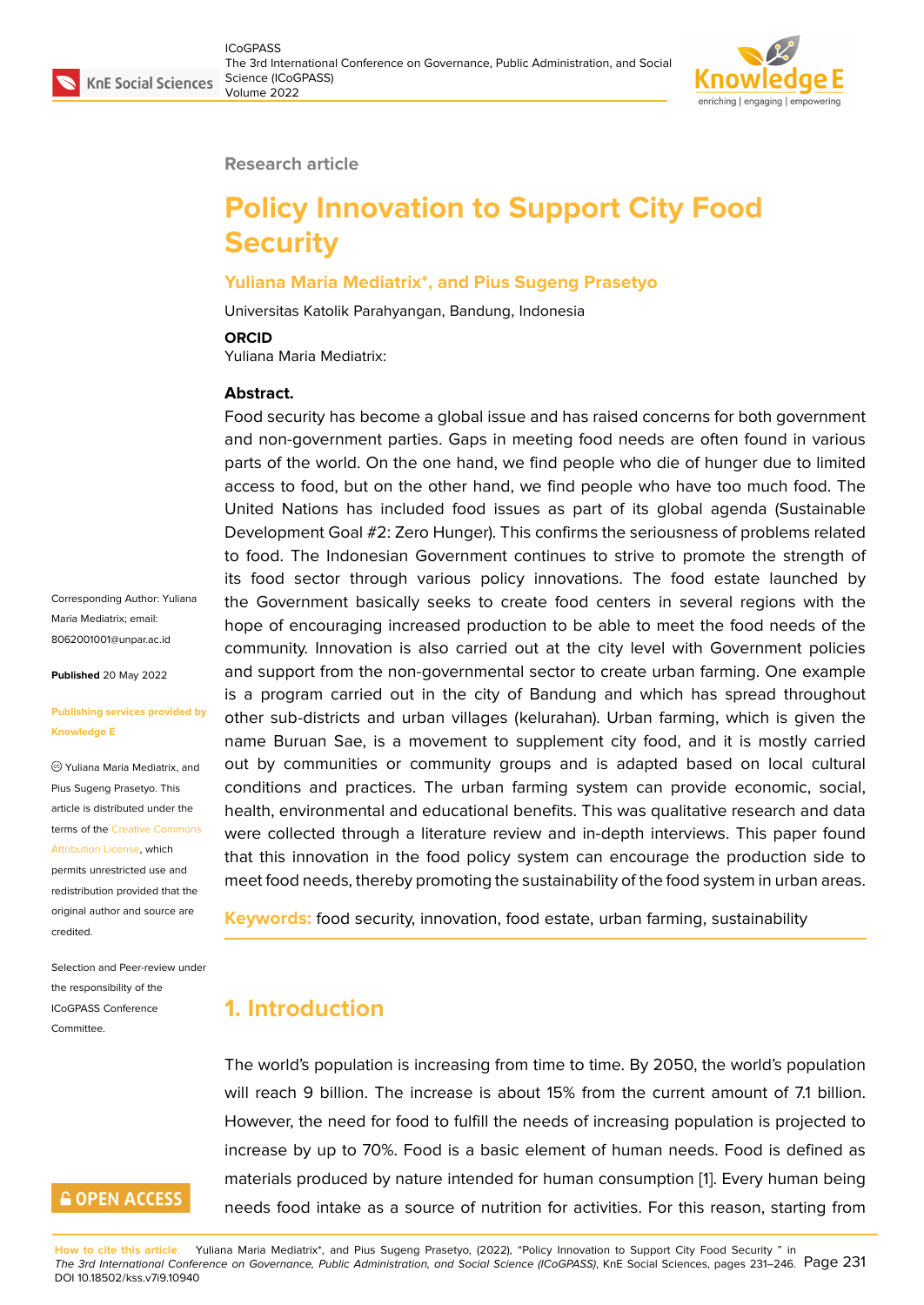the household scale to the state, it is necessary to have sufficient food availability so that the life processes of both community members and families can take place.

In the most ideal form, everyone can meet their personal food and nutritional needs whenever needed, as stated by FAO [1]. But in reality, between one household and another household has different opportunities to meet these basic needs, as well as at the country level. In Indonesia, this is determined by various factors such as the availability of food which directly affect[s](#page-13-0) prices. Indonesia is a major importer of basic commodities. Meanwhile, production capacity can be said to have decreased because there are more and more housing needs, and urban areas are expanding.

Towards food fulfillment is also a global agenda, as in the second point of the Sustainable Development Goals with the goal of "No Hunger" [3]. The vision of this second goal is "Eliminating hunger, achieving food security and good nutrition, and promoting sustainable agriculture". Several targets translated in the Indonesian context that are relevant to the condition of food security, among others;

- 1. (a) **Target 2.1:** By 2030, eliminate hunger and ensure access for all, in particular the poor and those in vulnerable situations, including infants, to safe, nutritious and sufficient food throughout the year;
	- (b) **Target 2.3**: By 2030, double the agricultural productivity and incomes of small-scale food producers, in particular women, indigenous peoples, farming families, herders and fishermen, including through secure and equal access to land, productive resources and other inputs, knowledge, financial services, markets and value added opportunities, and non-agricultural employment;
	- (c) **Target 2.4:** By 2030, ensure sustainable food production systems and implement resilient agricultural practices that increase production and productivity, help protect ecosystems, strengthen adaptive capacity to climate change, extreme weather, drought, flooding and other disasters, and progressively improve soil and land quality

Based on the global vision and the state's obligation to meet the food needs of the community, this paper attempts to describe the challenges faced by the Indonesian state to achieve food security in terms of policy innovations to encourage food production.

#### **1.1. Food Security and National Food Security**

The study of food security was codified for the first time at a global meeting at the *World Summit on Food Security* in 1996. At the meeting of stakeholders around food,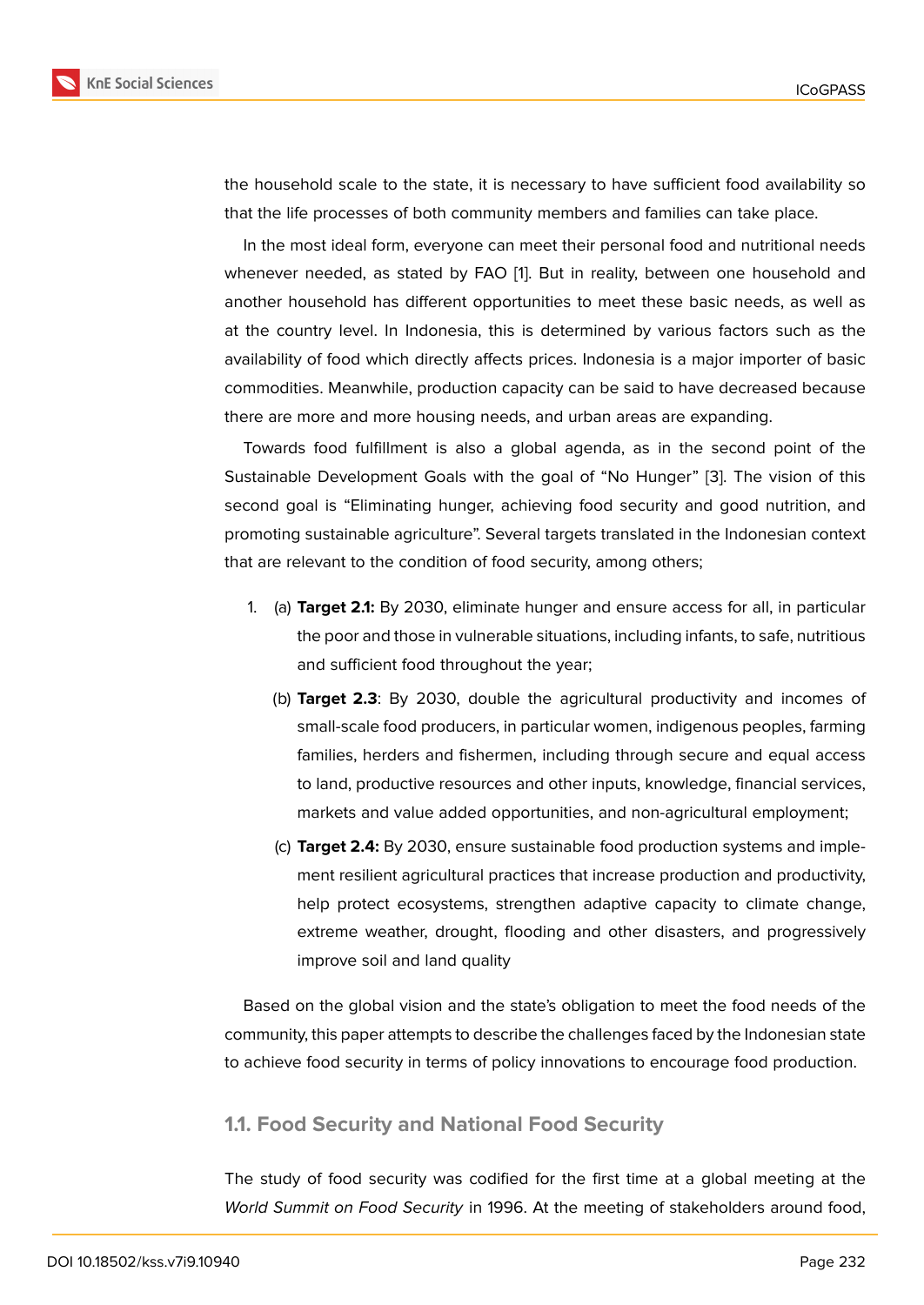a generally accepted definition of food security was agreed upon. Food security is a condition when every human being has physical, social and economic access to safe, sufficient and nutritious food that is needed for activities [2]. This definition is currently used in studies to understand the topic of food [4]. The concept of *food security* developed with the concept of *self-sufficiency* and *food sovereignty*. *Selfsufficiency* is defined as the state's ability to meet the needs of it[s d](#page-13-1)omestic economy. *Food sovereignty*— although its use has been interchangeabl[y](#page-13-2) used together with *selfsufficiency*—is defined as the ability of a country to meet its own domestic food needs without being dependent on other countries. The second approach is often associated with import protection and illiberal policies. [5].

The term food security has also been re-adapted into the Indonesian context in Law no. 18 of 2012 concerning Food. In the 2012 Food Law, at least 4 (four) concepts are introduced which are almost sa[id](#page-13-3) to be similar to one another, namely; *Kedaulatan Pangan, Kemandirian Pangan, Ketahanan Pangan,* and *Keamaan Pangan* (Fig. 1). *Kedaulatan pangan* can be said to be closely related to the concept of food sovereignty— and an almost illiberal approach to food, which emphasizes the obligation of the state to independently determine food policy. *Kemandirian pangan* is related to self-sufficiency, which emphasizes the domestic ability to produce food so that it can guarantee individual needs. *Ketahanan pangan* is related to food security , which emphasizes the acceptance side, security until food reaches the individual level in terms of quantity, quality, nutrition.

FAO divides the discussion about food security into 4 (four) dimensions, namely; *Availability, Access, Choice & Utilization,* and *Stability* [6]. *Availability* is related to the supply of food which depends on the level of production, stock availability, and trade. *Access* is related to an adequate amount of food at the national and international levels. The discussion about access is how each household is [a](#page-13-4)ble to obtain food, related to prices. *Choice & Utilization* is related to choices in food processing, nutritional diversity. *Stability* is related to long-term intake, how a household or individual can obtain food in the long term.

#### **1.2. Quintuple-helix Model of Sustainable Development**

As a framework to describe or map the development of certain sectors in society, scholar or practitioners often use *Triple Helix Model of Development*. It was initially a work of Etzkowirtz and Leydesdorff in 2000.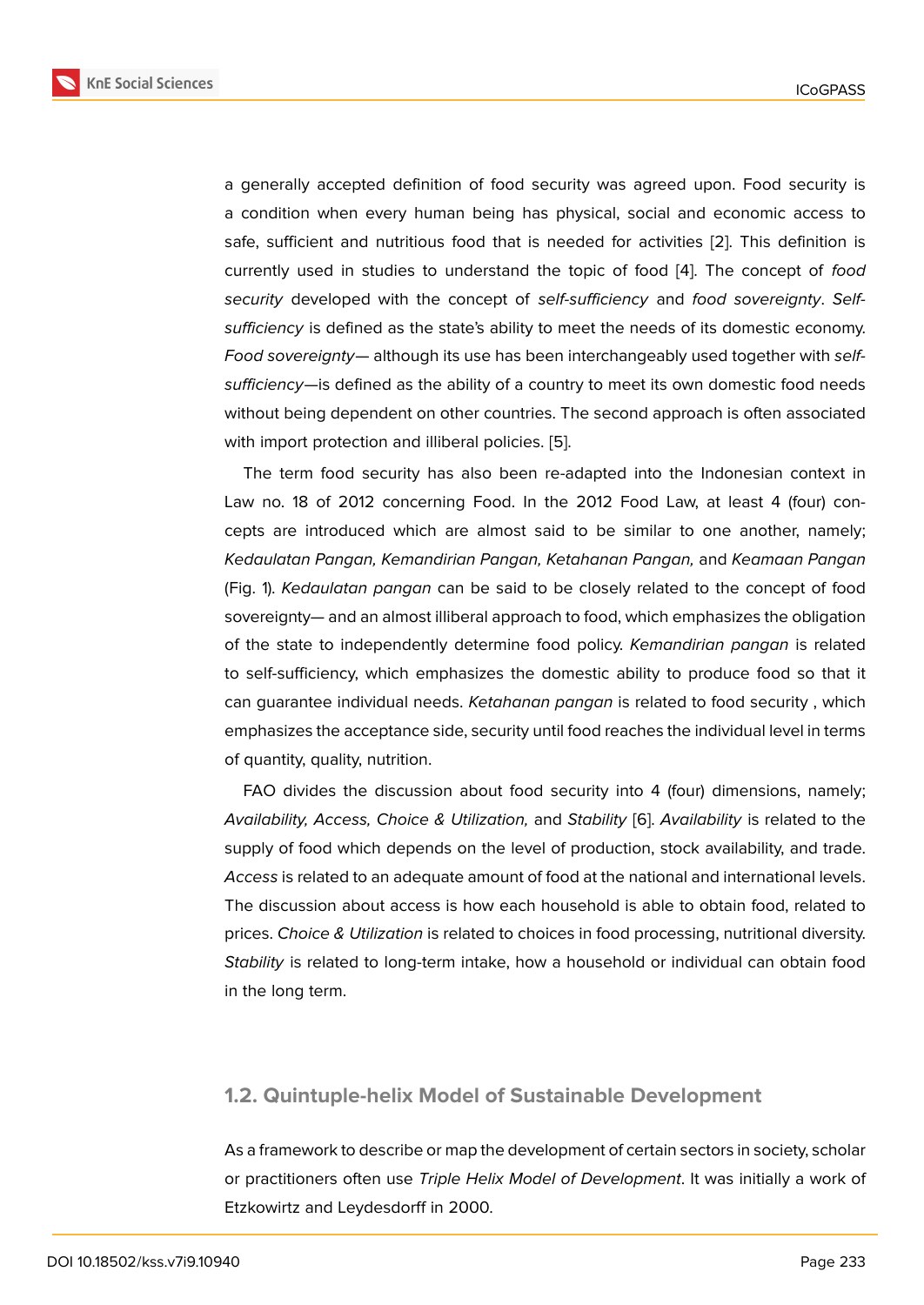However, in recent times, the disruption came accross different sectors, and thus requires different, comperhensive approach to address. Not all model applies for all, after all; models are linked with the issues. Thus, the previous work of Triple-helix developed with the recent idea of knowledge generation, Mode 3', or Quintuple-helix [7].

Mode 3' or Quintuple-helix is a development model based on five entities, depict as a 3-1-1 diagram consist of; university, government, businesess, civil society, and natural [en](#page-14-0)vironment (Fig. 2). The model tries to depict that today production of knowledge or innovation is carried out democratically within society, and thus represent unique background as well as solution for each problems. The presence of *university*, *government*, and *businesses* are located within the *society* helix; meaning that the relevance of that three aspects should assist the needs of society.

#### *UU no. 12 tahun 2018 tentang Penyelenggaraan Pangan*

- · *Kedaulatan Pangan adalah hak negara dan bangsa yang secara mandiri menentukan kebijakan Pangan yang menjamin hak atas Pangan bagi rakyat dan yang memberikan hak bagi masyarakat untuk menentukan sistem Pangan yang sesuai dengan potensi sumber daya lokal*
- · *Kemandirian Pangan adalah kemampuan negara dan bangsa dalam memproduksi Pangan yang beranekaragam dari dalam negeri yang dapat menjamin pemenuhan kebutuhan Pangan yang cukup sampai di tingkat perseorangan dengan memanfaatkan potensi sumber daya alam, manusia, sosial, ekonomi, dan kearifan lokal secara bermartabat.*
- · *Ketahanan Pangan kondisi terpenuhinya Pangan bagi negara sampai dengan perseorangan, yang tercermin dari tersedianya Pangan yang cukup, baik jumlah maupun mutunya, aman, beragam, bergizi, merata, dan terjangkau serta tidak bertentangan dengan agama, keyakinan, dan budaya masyarakat, untuk dapat hidup sehat, aktif, dan produktif secara berkelanjutan*
- · *Keamanan Pangan kondisi dan upaya yang diperlukan untuk mencegah Pangan dari kemungkinan cemaran biologis, kimia, dan benda lain yang dapat mengganggu, merugikan,dan membahayakan kesehatan manusia serta tidak bertentangan dengan agama, keyakinan, dan budaya masyarakatsehingga aman untuk dikonsumsi.*

**Figure** 1: Food policy description under Indonesian Law no. 18 of 2012 [1].

This current approach of development also requires trans-, inter-diciplinary approach, compared to the past where it was only the authority of academic institution.

1. The quintuple-helix model, as cited from Rosenlund [7]

Environment dimesion is also recognized as the disruption of knowledge and society also affect the environment. Another reason is, these [da](#page-14-0)ys knowledgeable society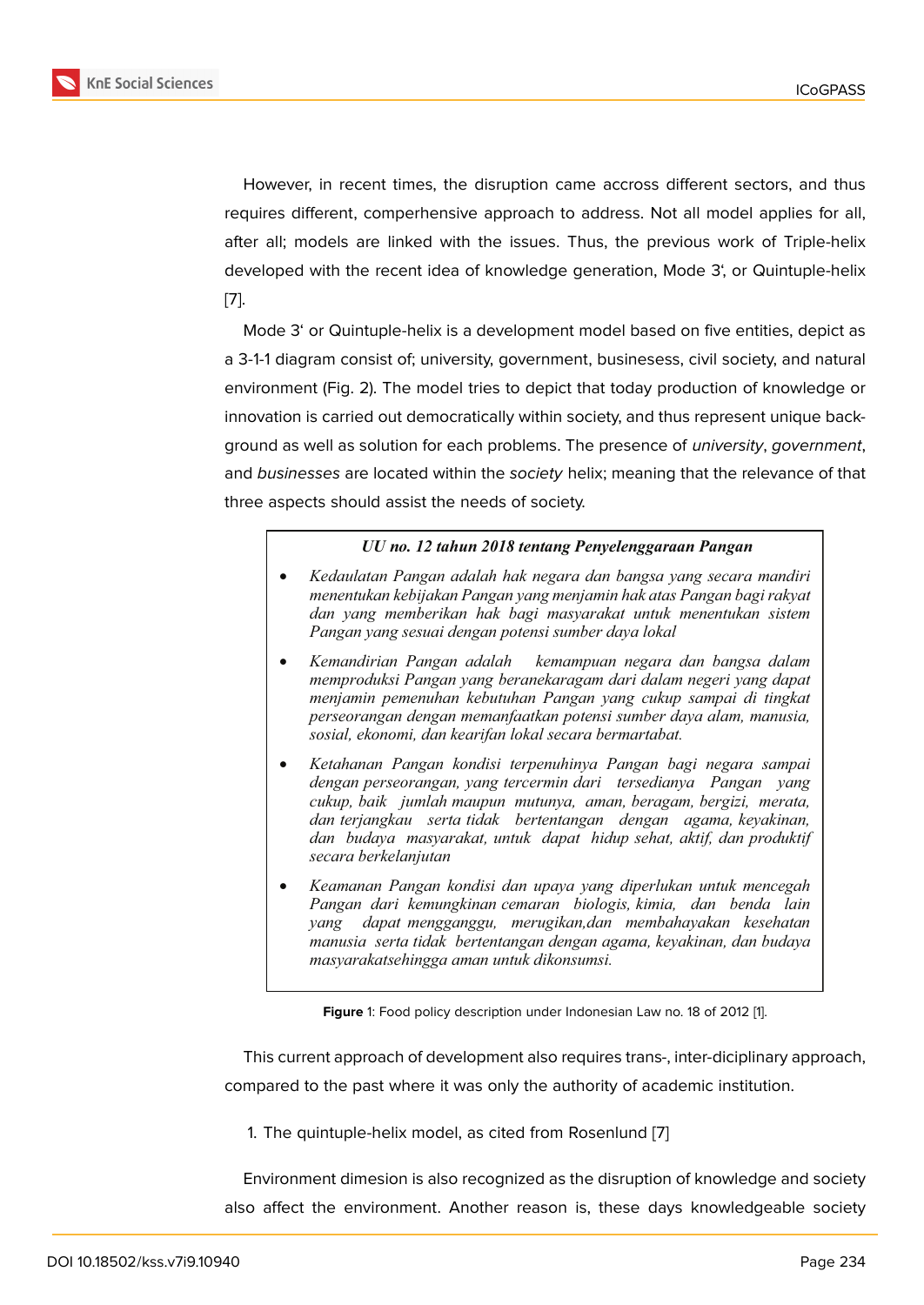widely accepts that natural environment is the sole dimension that support all the activity aforementioned in other helix and the problems in the natural environment required a collaborative approach of various part of society [7].

### **1.3. Food Production Support Instrument**

In intervening in the food production sector, according to Michelsen, 2002 in Stolze, 2009 the government/state uses several types of instruments, as follows;

- 1. **Legal instruments** based on state authorities, through the making of regulations;
- 2. **Financial Instruments** based on intervention in market mechanisms; the form can be positive in the form of an injection of funds, or negative through taxes;
- 3. **Communicative Instruments** based on relations and community relations, involving interactions between government and civil society;

Adding a framework of thought that is increasingly reflected in the phenomena of policy interaction, Stolze also mentions that another form of instrument has emerged, namely the **Integrative Instrument**. The Integrative Instruments approach combines the three aspects of the previous instruments.

# **2. Method**

This research incorporates a qualitative approach to asses policy innovation made by Indonesian central as well as local government. Data collected from this research is obtained through literature review and in-depth interview. From literature review, researchers gained data about Indonesia general situation of food, as shown in the following section and tables.

In-depth interview was conducted together with government party, on this matter is with sub-division of Food Security and Agricultural Department (*Dinas Ketahanan Pangan dan Pertanian –* DKPP) of city of Bandung and with Urban Farming 'Buruan Sae' groups.

Researchers also gained some insight dan data along with the course of collaboration UNPAR with DKPP in *Bandung Food Smart City Campaign*. Not only gaining access to the 'Buruan Sae' groups, researchers also are able to conduct an in-depth interview with DKPP.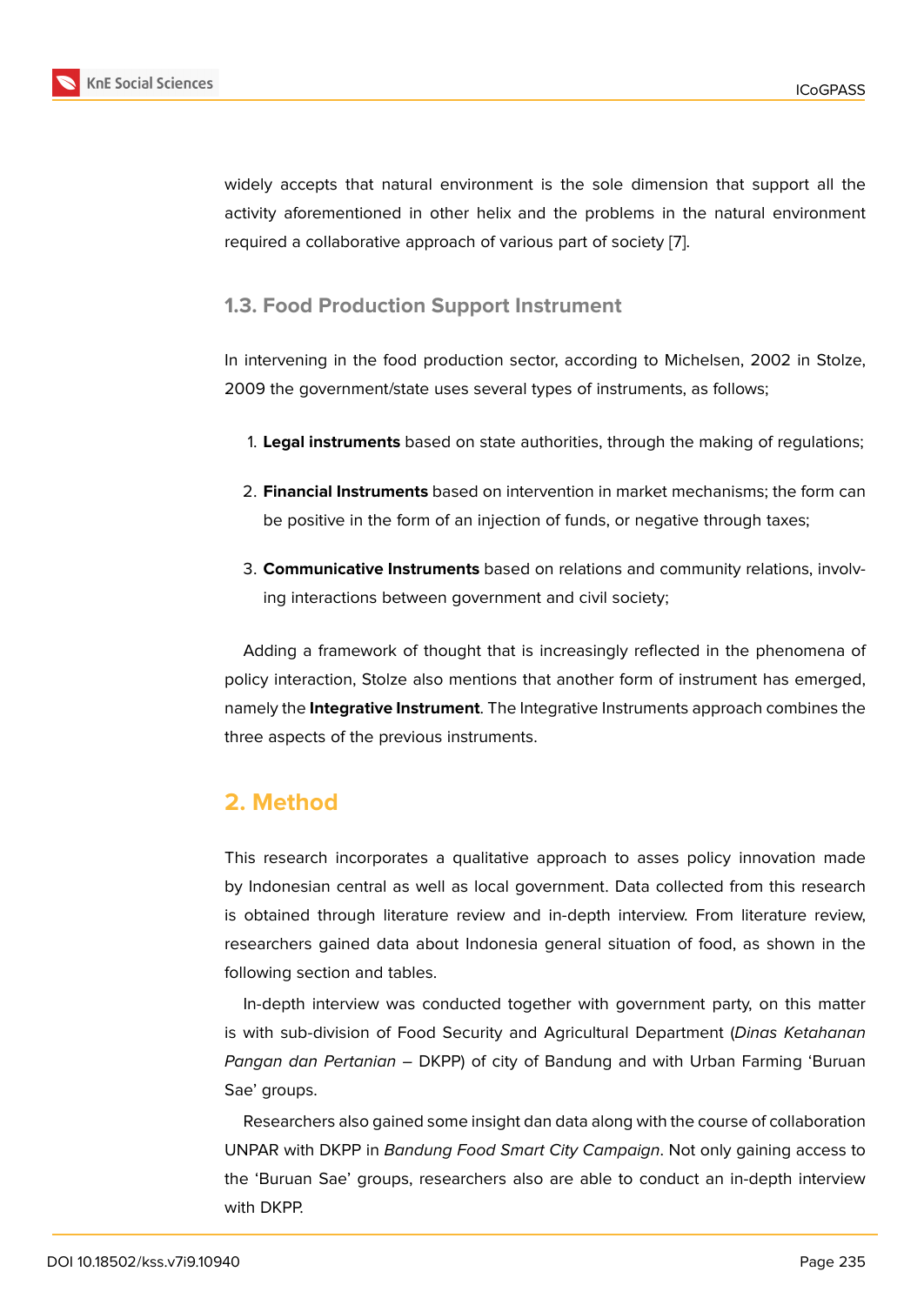All the data collected is therefore assessed through theoretical framework of collaboration: Quintuple helix, hat emphasizes collaboration between government, civil society, and to some extent; university.

# **3. Result and Discussion**

### **3.1. Indonesia Consumption Level**

Indonesia is one of the most densely populated countries in the world. The implication is that the consumption level of the Indonesian people is also high. With the current level of welfare, the percentage of Indonesian people's spending on food items tends to be high compared to other materials, although this trend is decreasing from year to year (Fig. 1.)**.** Meanwhile, with a high level of public consumption, not all of Indonesia's food needs are met domestically. Some materials, such as wheat and soybeans, are obtained with high export rates (Fig. 2). This implies that the level of dependence of Indonesian food on meeting the needs of soybeans and wheat is still high on availability from abroad. In fact, at certain times, Indonesia still needs to import rice from abroad to meet its daily needs.

One of the staple foods that is a source of Indonesia's dependence on imports is wheat and soybeans. Wheat is used to make processed foods instead of rice, while soybeans are processed into side dishes such as tofu and *tempeh*. Increased consumption of wheat is high if import restrictions are imposed on rice; Wheat acts as a substitute for rice [9]. The high level of consumption of the Indonesian people also causes the availability of food to determine inflation.

### **3.2. Production**

In the Indonesian economy, the agricultural sector is one of the major sectors that contributes to GDP. In 2020, the agricultural sector contributed 13.5% of GDP [10]. Agriculture is also a labor-intensive employment sector. After the reform, more than half of the workforce returned to the agricultural sector. However, with a labor absorption rate of 34%, 50.84% of the farming profession is dominated by poor households.

Indonesia is a major producer of agricultural and agricultural products. These agricultural and agricultural products are divided into 2 (two), namely; 1) food ingredients, and 2) non-food ingredients. Most producers of produce intended for import and commercial use are large agribusiness and non-food companies. Since the Soeharto era, these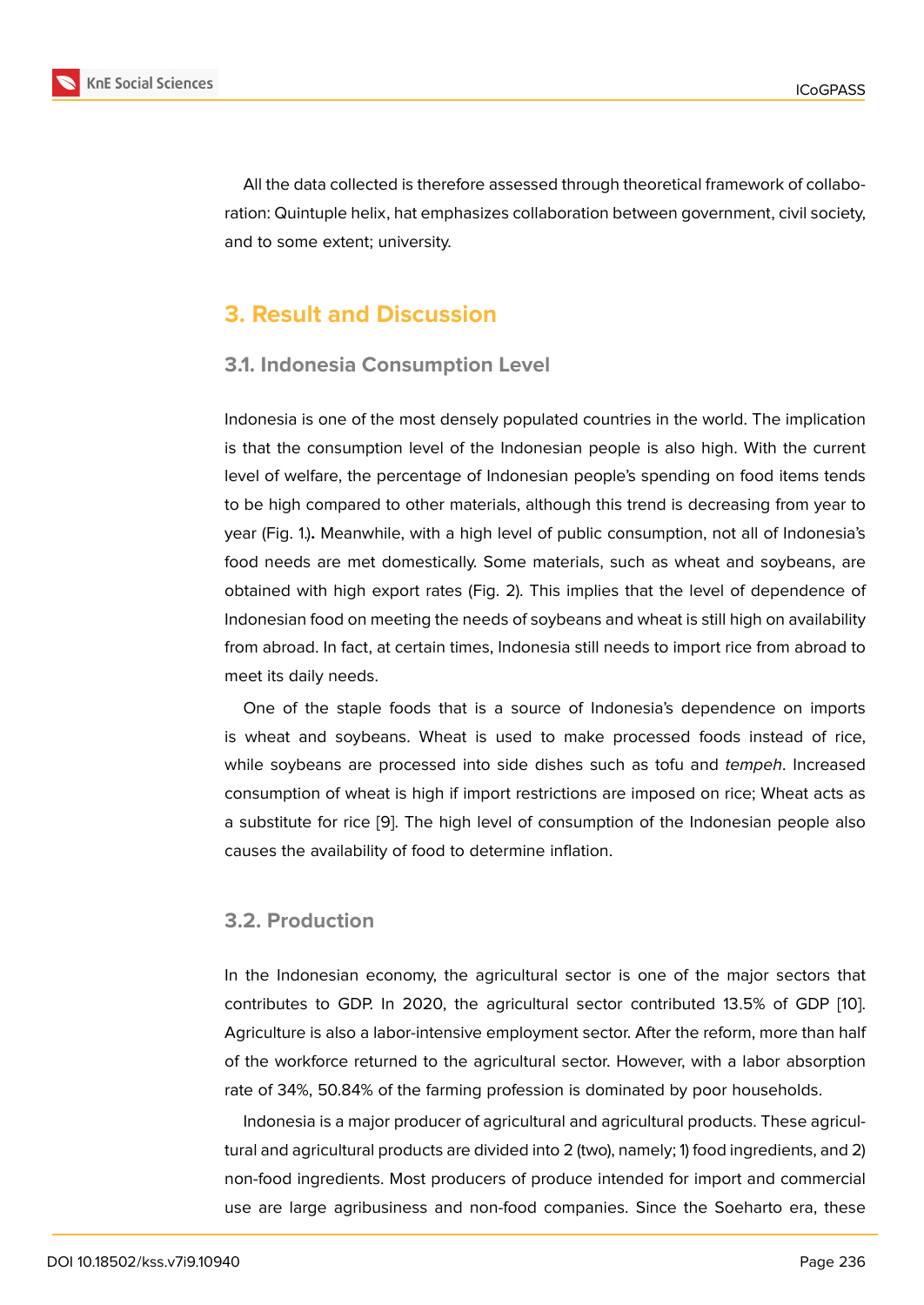

**Figure** 2: The quintuple-helix model, as cited from Rosenlund [7].



**Figure** 3: Indonesia population spending percentage of food and non-food (*makanan* and *non-makanan*), according to Nurhemi et. al, 2012 [8].

large companies have played an important role in the economy. Ownership of these companies is generally in t[h](#page-14-1)e form of conglomerates, and has cross-, multi-sectoral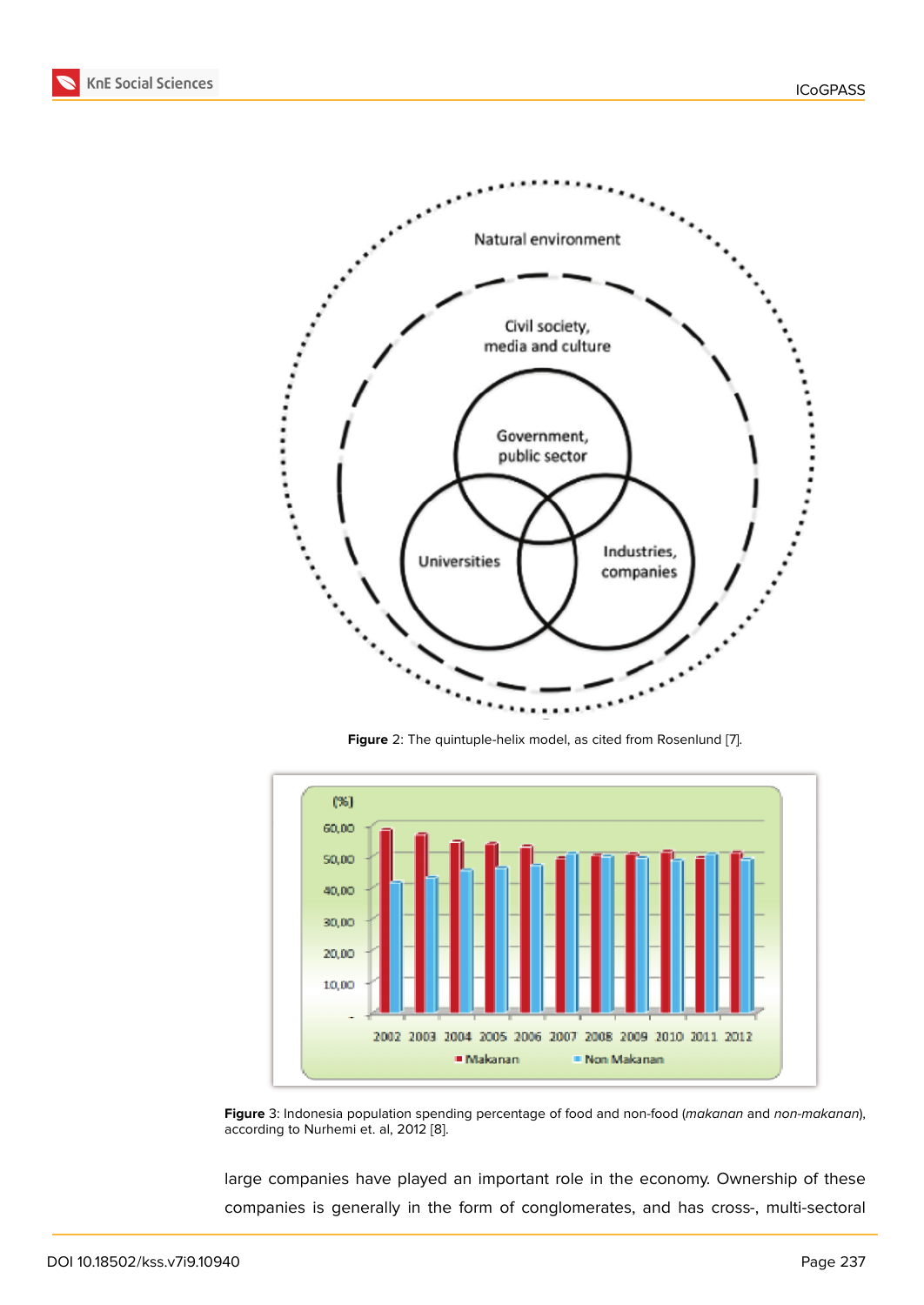

**Figure** 4: Proportion of Imports vs. Local production of Indonesia staple food [8].

business branches. The role of this conglomerate is also related to the [po](#page-14-1)litical elite. Most of these companies' commodities are export-oriented (and non-food). In 2013, the total land for oil palm managed by the company was 4,000 hectares. The amount of oil palm land managed by the private sector thus decreased from 58% in 2000 to 50% in 2012, and then increased in 2016 to 55%. Such agribusiness conglomerate companies are strongly associated with bribery and collusion, and their activities do not consider environmental and social impacts. However, agribusiness companies that have such land management permits—with such large revenues—do not benefit much from government policies that encourage land productivity or intensification. This is because the taxes paid for companies like this to operate tend to be high.

Of the various government policies that encourage increased production, the greatest benefit is obtained by certain groups. This is related to grouping in agriculture. According to Hart-Hamilton, there are 3 (three) major groups of producers, namely; agribusiness corporate groups—which manage large lands and act as private parties; farm labor groups, and; the "medium farmer" group [11]. The group of middle farmers in question are farmer entrepreneurs; owns land, capital, and is actively consolidated through organization. This group of medium-sized farmers has a strong position, not only because of their consolidation activities, but also [b](#page-14-2)ecause of their land ownership [11]. Farmers in this group tend to represent diverse interests, unlike conglomerate agribusiness companies, which only represent one interest [11]. The position of farmers in this group is also strong because farmers in this group also mostly produce staple [foo](#page-14-2)ds, which are usually intended for domestic consumption.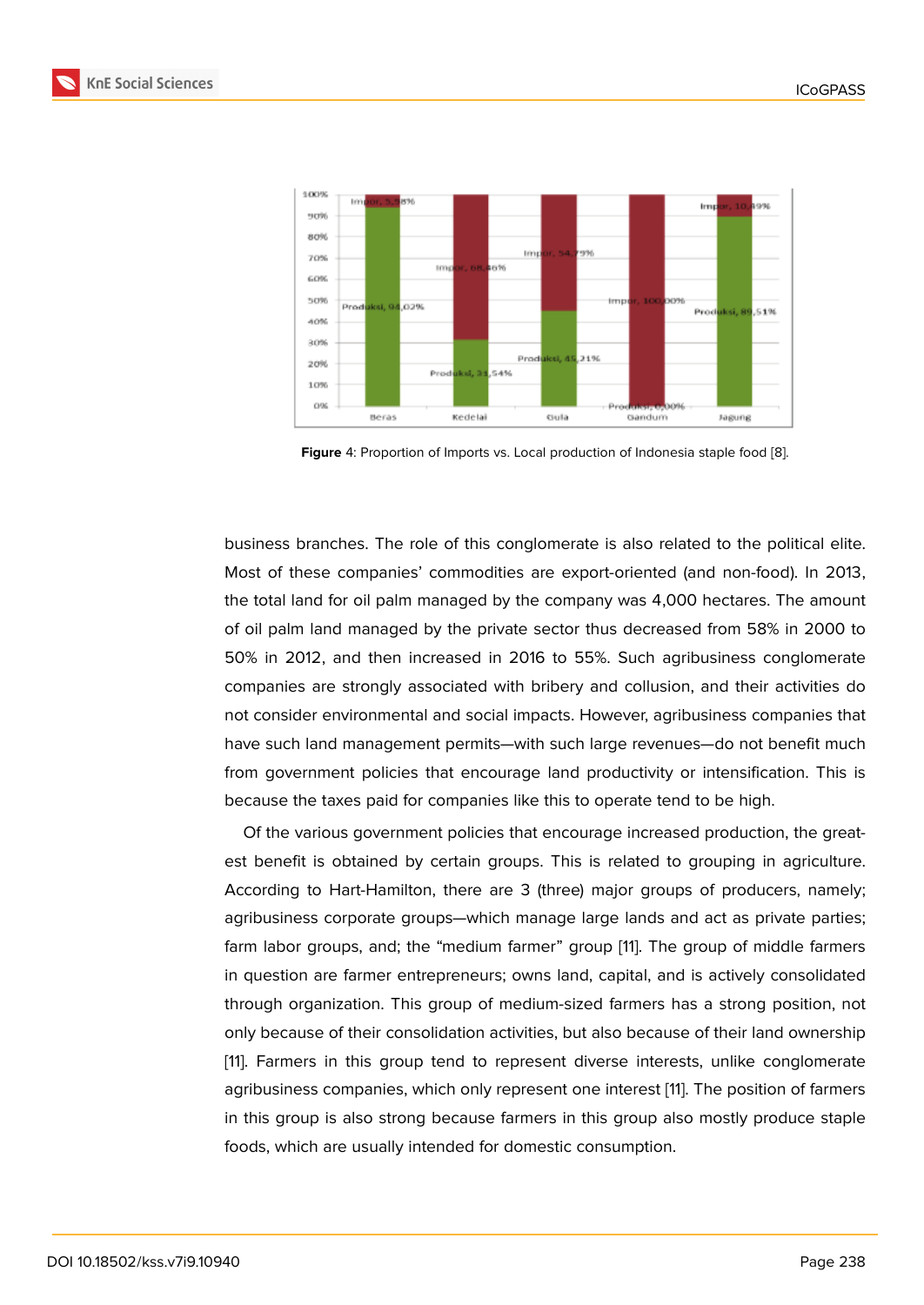#### **3.3. Policies related to Increased Food Production**

Meeting the needs of such large consumers, fulfilling food needs has become one of the vital and strategic policies for the Indonesian state [9]. There are at least two approaches to food production, namely extensification and intensification. *Extensification* refers to the expansion of planting land, while *intensification* is to increase production in existing land with technology and methods. Since the reig[n](#page-14-3) of Susilo Bambang Yudhoyono for the 2nd period (2009-2014) to the administration of Joko Widodo (2014-2019, 2019 present) the government has an agenda to maintain Indonesia's food availability. One of the intensification policies carried out by the government is through the fertilizer subsidy policy. Almost all farmers benefit from this fertilizer subsidy policy, although 40% of farmers who receive this subsidy are medium or large scale farmers [9]. Fertilizer subsidies help farmers increase productivity, but in a not-too-large level, due to the very low cost of fertilizers [9].

It is important to ensure food availability to maintain prices, especially fo[r t](#page-14-3)he vulnerable and poor. This can be controlled through policies. However, appropriate policies are needed that do n[ot](#page-14-3) produce too large a social impact [9]. Entering the reformation period in 2004, the Indonesian government had imposed a policy of banning rice imports. This is actually intended to protect consumers from large increases in world rice prices. However, the implication of the import ban is t[he](#page-14-3) increase in domestic rice prices relative to the increase in international prices. The biggest impact of this policy is beneficial for rice sellers, but it hits poor households the most, namely households with a high proportion of the household budget to buy food [9].

#### **3.3.1. Food Estate Program for Extension.**

The Food Estate or national food barn is a government program carried out in collaboration with the private sector to open agricultural lands in various regions. The purpose of Food Estate is to fulfill national food reserves, and although it is for local consumption, it is also intended for export commodities. This land clearing program is managed by the Ministry of Defense, Ministry of Agriculture, and Ministry of PUPR. The goal is that all provinces have this food barn [12].

*Febrian & Sulaiman in Lasminingrat & Efriza, 2020; President Joko Widodo's statement in Laksana, 2021 [16]*

*\*) "-" data has not been found [whe](#page-14-4)ther it is included in the planning or development process.*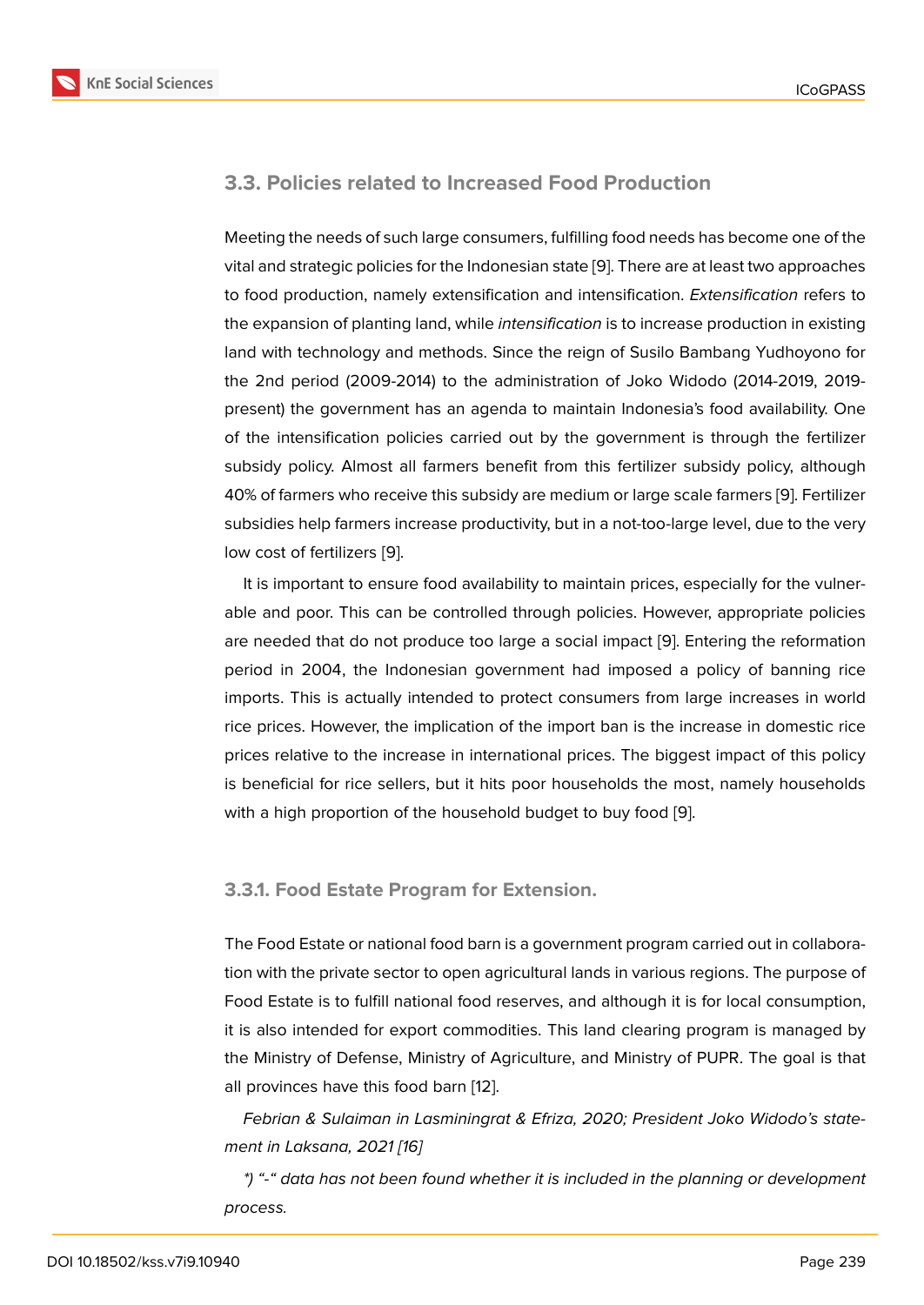

| <b>Food Estate</b>           | Location                                                                               | Year<br>bulit          | Large        |
|------------------------------|----------------------------------------------------------------------------------------|------------------------|--------------|
| MIFEE                        | District. Merauke 2010<br>District, Kaptel<br>Animha<br>Regency, Papua                 |                        | 2,500,000 ha |
| Central<br>Kalimantan        | Dadaup District and Pulang Pisau District, 2020-<br>Kapuas Regency, Central Kalimantan | present                | 20,000 ha    |
| Humbang<br><b>Hasundutan</b> | Humbang<br>Hasundutan<br>Regency.<br>Sumatra                                           | North 2020-<br>present | 30,000 ha    |

Table 1: Location of current established food estate.

Irawan, 2021; Sutrisno, 2021; Bhwana, 2021 [15,17,14]

| <b>Food Estate</b>    | Location                                                                         | Year<br><b>bulit</b> | Large        |
|-----------------------|----------------------------------------------------------------------------------|----------------------|--------------|
| MIFEE                 | District, Merauke 2010<br>Animha District, Kaptel<br>Regency, Papua              |                      | 1,900,000 ha |
| Central<br>Kalimantan | Dadaup District and Pulang Pisau District,<br>Kapuas Regency, Central Kalimantan | 2020-<br>2022        | 190,000 ha   |
| West<br>Kalimantan    | West Kalimantan                                                                  | - *)                 | 120,000 ha   |
| East<br>Kalimantan    | East Kalimantan                                                                  | - *)                 | 10.000 ha    |
| Maluku                | Maluku                                                                           | -*)                  | 190.000 ha   |
| East<br>Tenggara      | Nusa Central Sumba Reg.                                                          |                      | 10.000 ha    |
| Humbang<br>Hasundutan | Hasundutan<br>Humbang<br>Regency.<br>Sumatra                                     | North 2020-<br>2022  | 30,000 ha    |

## *\*\*) East Nusa Tenggar data is based on media information from the President's visit to East Nusa Tenggara in order to review the location of the food estate*

The current Food Estate is currently available in Merauke, Papua Province. In the last two years, the construction of this Food Estate has been carried out in several areas; North Sumatra and Central Kalimantan. Food Estate development was also launched in 4 (four) other province.

## **3.4. Food Estate Program for Extension.**

Land availability is the most important factor in securing production capability, thereby securing food supply. Meanwhile, in Indonesia there are several problems faced related to the availability of land; 1) Land for agriculture is getting smaller and smaller. This can be projected from the expanding settlements and urban areas, while the areas with rural characteristics are decreasing. In numerical terms, this is indicated by the level of Urban-Rural Growth Difference (UGRD) which indicates the difference in growth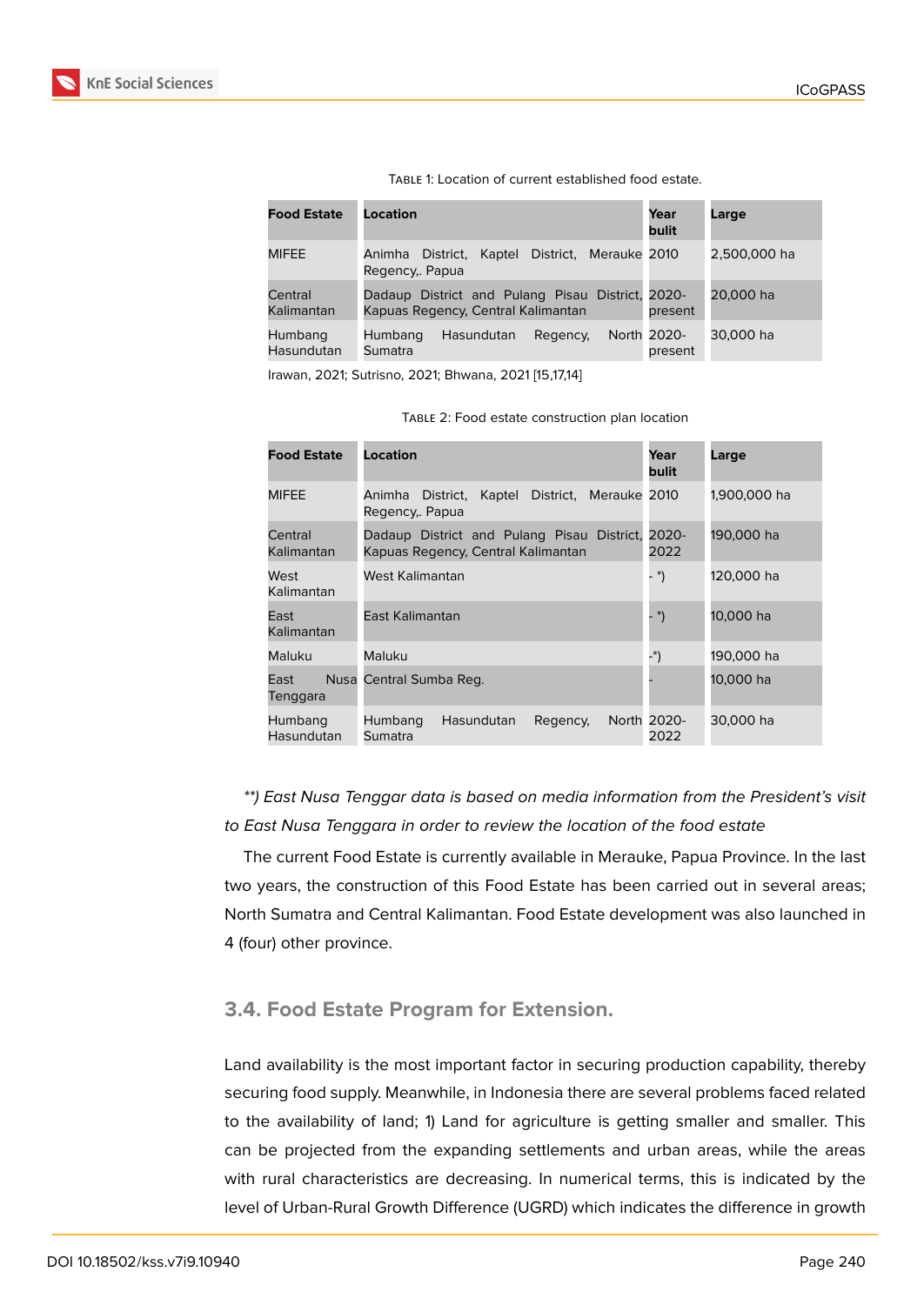rates in urban and rural areas. Every year, the development gap between these two regions is widening [13]. It means; a) the village is developing into a city, or; b) more and more villagers are moving to cities. Meanwhile, regarding the availability of land, the next point is the second point; 2) land desertification. Land desertification is defined as an agricultural land [tha](#page-14-5)t is continuously and continuously exposed to chemicals from fertilizers and pesticides and experiences continuous drought, which in the end the quality of the soil decreases, cannot be used productively, because over time it becomes sand. For example, in Brebes, 50% of the rice fields were damaged due to the influence of pesticides. As a result, the use of fertilizers needs to be increased to balance out pesticides, namely increasing production costs. In fact, conventional agriculture in the long term has the potential to reduce land fertility, and therefore threatens the availability and production capacity in the future. It emphasizes the function of the fifth boundaries within the quintuple helix, namely the *Nature Environment*, that supports the presence of agriculture civilization, where society totally depends on it.

### **3.5. ``Urban Farming'' as an Innovation Step for City Food Security**

Efforts to build food security are carried out at various levels at the global, national and local levels. This confirms that the issue of food has become a widespread awareness both geographically and the stakeholders involved. Bandung as a city that has declared a Food Smart City and is a member of the Milan Pact, a forum that accommodates cities in the world that has a concern for food issues, also pays very strong attention to efforts to achieve food security. Bandung as a metropolitan city currently still has a very large food dependence from the surrounding areas. Therefore, innovative steps continue to be taken to continue to realize the city's food security.

One of the steps taken is to encourage the movement to create "urban farming" (*Buruan Sae* – which means a healthy, natural, and economical yard). A movement carried out by families, communities, or institutions to carry out "urban agriculture" carried out on land owned. This agriculture is done by planting various vegetables and fruits that are needed to meet their daily needs such as chilies, cabbage, mustard greens, spinach, bananas, papaya and others. Currently in Bandung, there are around 234 "*Buruan Sae*" spots managed by the community, and there are also several managed by the Bandung City government. This number has been spread in 151 urban villages in the city of Bandung.

The practice of urban farming has brought many benefits to the community. Economically, urban farming can provide income for its managers which is obtained from the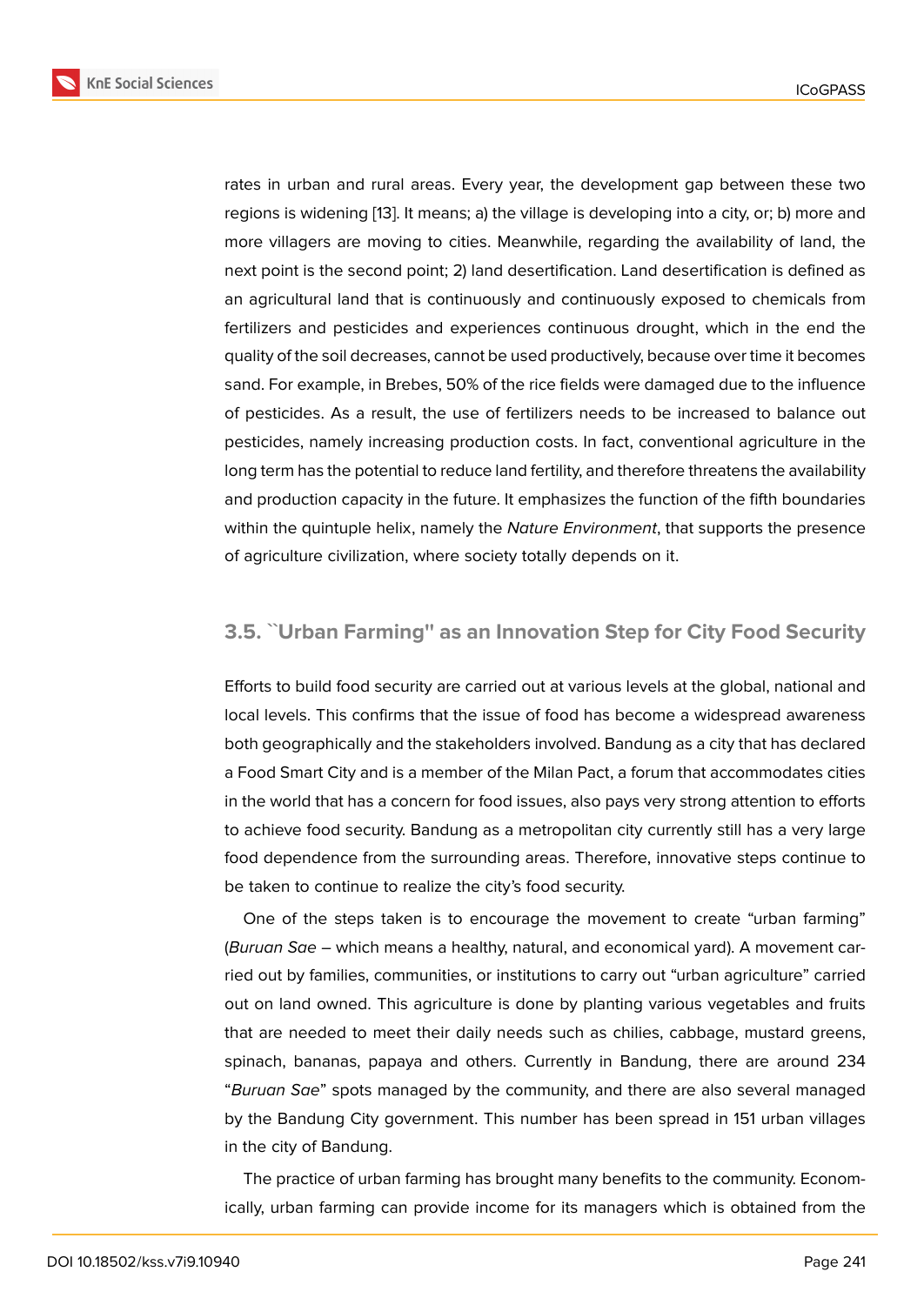**KnE Social Sciences** 



sale of the products produced. Although the products have not yet entered the larger market, both traditional and modern markets. However, marketing is done by selling it to community members or to the surrounding community. Basically, urban farming harvested products can also reduce some of the expenditure on food consumption such as vegetables, especially for members of the managing community. In terms of health, urban farming products can support the fulfillment of good nutrition, especially by consuming vegetables that will increase the intake of fibrous foods. With the existence of urban farming, which is better known as "*Buruan Sae*", it makes it easier for members of the community to meet the needs of healthy and cheap food. In terms of the environment, the existence of urban farming will of course provide a beautiful environment and will greatly affect the improvement of air quality around the urban farming location. Even at a certain level, urban farming locations can be arranged to meet recreational needs so that they can become tourist sites. This is like what is done by urban farming named SEIN Farm which is owned and managed by the Bandung City government. In addition, urban farming can provide educational benefits for all groups related to information on food crop problems and the planting process.

The movement for making urban farming which is strongly supported by both the government and the people of Bandung is also supported by government policies related to waste management using the term KangPisMan, namely Reduce, Separate, Utilize which is actually another name for the 3R steps, namely Reduce, Reuse, Recycle. This step is expected to be able to support and be integrated with urban farming which requires fertilizer from waste processing in urban farming locations. This movement was then carried out by various circles of society, including in educational institutions in the city of Bandung.

To show products from various urban farming in Bandung City, every year Bandung City organizes a kind of urban farming product exhibition festival which is manifested in the *Bandung Agri Market* – BAM activity. This activity, in addition to displaying products, also sells processed products in the form of healthy food or drinks with basic ingredients derived from urban farming. In addition, in the *Bandung Agri Market* event, various plant seeds were also distributed for visitors to be planted and cultivated on their land.

In order to emphasize its commitment to food issues, the government of Bandung City has declared itself a Food Smart City, in this case the City of Bandung has joined as a member of the Milan Pact or often referred to as the Milan Urban Food Policy Pact (MUFPP). This pact is a forum for cities in the world that care about food problems in the world that are committed to carrying out various activities in realizing food smart cities. The activities carried out by the city of Bandung in the context of the MUFPP finally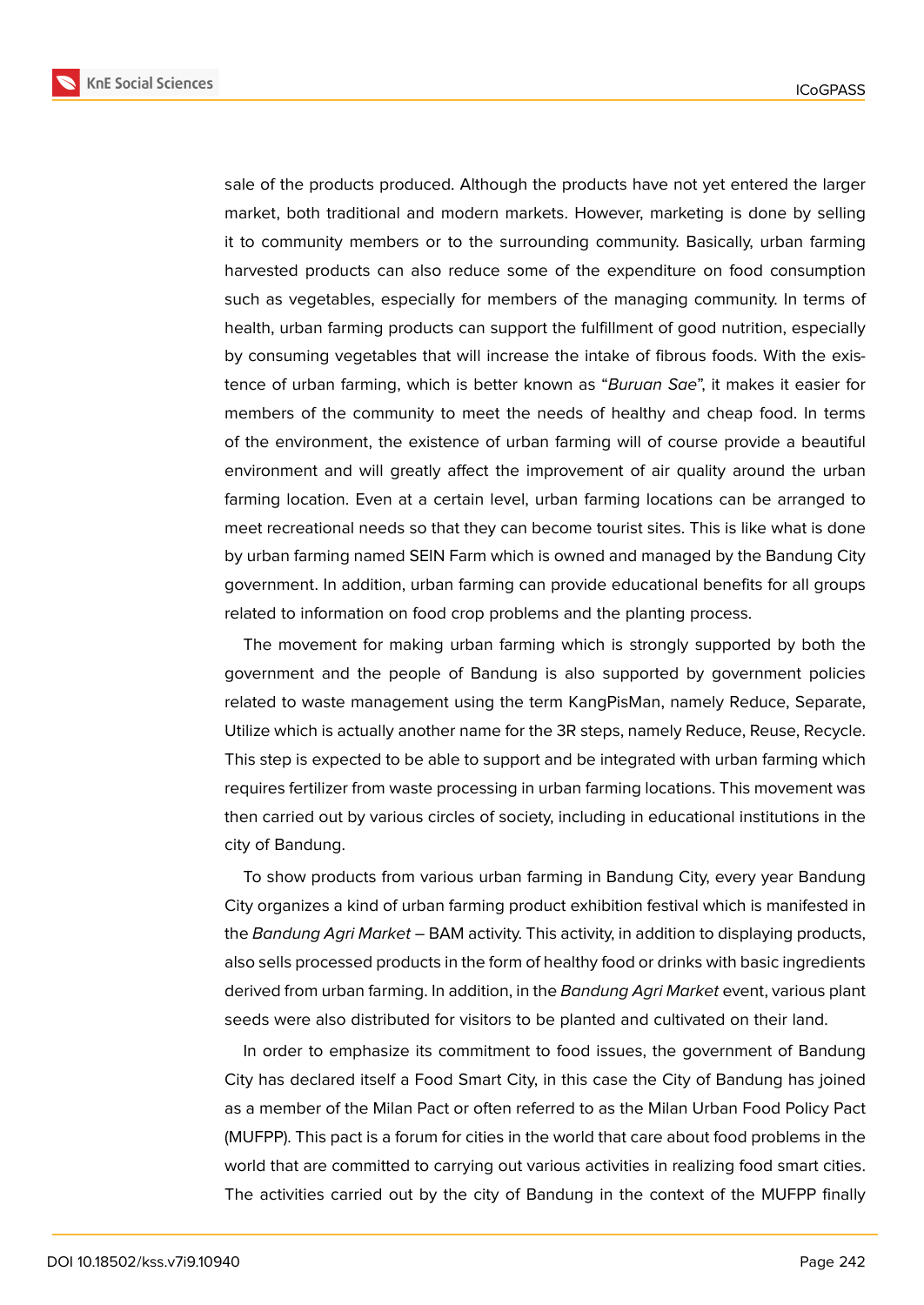

placed the Bandung City Government as a member of the steering committee for the Asia-Pacific Region.

Another step taken by the City of Bandung is an effort to create applications to facilitate the *Food Sharing Movement* that carried by various food producers such as hotels, restaurants, catering. The purpose of this activity is to overcome the amount of food that is nearing the expiration date so that with this application an opportunity can be opened for the citizens of Bandung City to access healthy food and at a price that is cheaper than the normal price.

These activities by the Government of Bandung has shown an **integrative policy** approcah carried out by local governemnt. The *Buruan Sae* projects incorporate policy planning conducted in line with the Medium Term Development Plan of Bandung 2018-2024. On its implementation, the government also support procurements on several agricultural needs (e.g. seeds) through collaboration with private company. The Government of Bandung through its sub-division DKPP also encourages active communication with *Buruan Sae* groups through monthly visit and regular counseling.

### **4. Conclusion**

Food as a vital necessity of life for the Indonesian people faces challenges in its fulfillment. In an ideal situation all levels or groups of people are able to obtain food and are free from price threats, free from hunger, and ensured that in the long term they are always able to obtain food. For this reason, the fulfillment of domestic needs is prioritized first.

Efforts to build food security are carried out at various levels at the global, national and local levels. This confirms that the issue of food has become a widespread awareness both geographically and the stakeholders involved. Bandung as a city that has declared a Food Smart City and is a member of the Milan Pact, a forum that accommodates cities in the world that has a concern for food issues, also pays very strong attention to efforts to achieve food security. Bandung as a metropolitan city currently still has a very large food dependence from the surrounding areas. Therefore, innovative steps continue to be taken to continue to realize the city's food security.

Government policies regarding food often still cause debate. Currently, the Food Estate is still prioritized not for consumption, but for export. The policy of restricting rice imports also resulted in higher rice prices, with poor households having the greatest impact. The social cost of this policy is too great.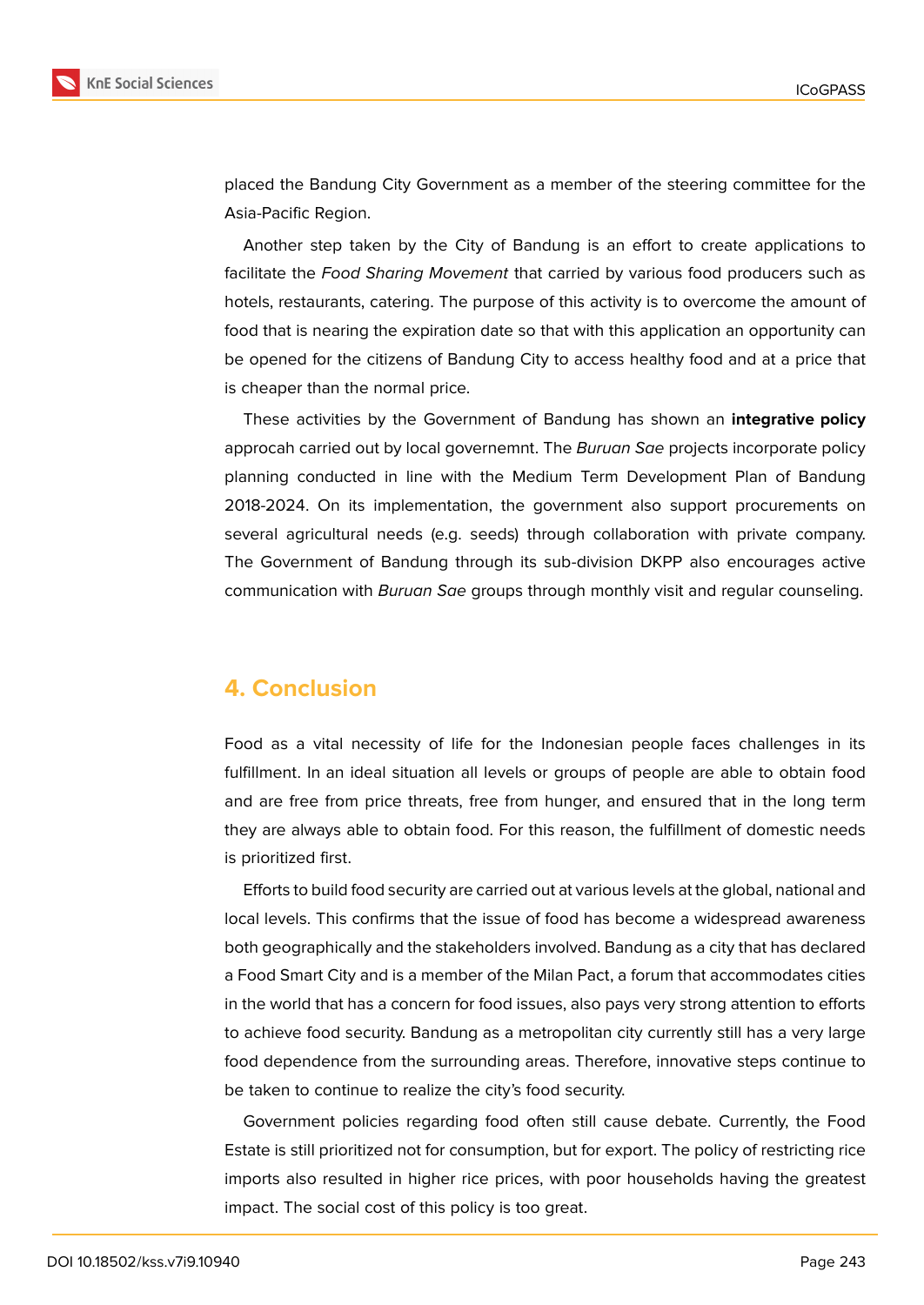**KnE Social Sciences** 



Agricultural land is a natural resource. Its use is full of conflict because the longer the land is getting narrower. Agricultural land is a fixed cost to produce food. If today's agricultural practices cannot manage the soil and maintain soil fertility, it will accelerate the decline in land use. This then threatens food availability in the future due to agricultural practices that are not in line with the ecological cycle. Meanwhile, the current economic system and government system provide support for fertilizer subsidies which encourage the use of factory/chemical fertilizers. This is counterproductive to the ecological cycle of the land.

Innovative policies to realize urban food security can also be carried out with the "urban farming" movement which involves many parties, both the city government and the community. Integrative approach must be taken by local government Many benefits can be obtained from this movement such as aspects of the economy, health, environment, and education. This innovation is expected to be able to maintain the availability of food for the urban community, encouraging harmonious production and in line with the capabilities of the community, which is supported by other potentials.

# **Acknowledgment**

The authors thanking Universitas Katolik Parahyangan and all colleagues for supporting this paper.

## **References**

- <span id="page-13-0"></span>[1] Undang-undang no. 18 tahun 2012 tentang pangan [Law no. 18 year 2012 on food] (ID). Available from: https://peraturan.bpk.go.id/Home/Details/39100
- <span id="page-13-1"></span>[2] Food and Agriculture Organization. Food security and nutrition: Building a global narrative towards 2030. Rome: High Level Panel of Expert on Food Security and Nutrition of the Committee on World Food Security; 2020.
- [3] Sustainable Development Goals. BAPPENAS. Jakarta. 2020; Tanpa Kelaparan. Available from: http://sdgs.bappenas.go.id/tujuan-2
- <span id="page-13-2"></span>[4] Warr P. Food security vs. food self-sufficiency: The Indonesian case. The Indonesian Quarterly. 2011;39:11-12. https://doi.org/10.2139/ssrn.1910356
- <span id="page-13-3"></span>[5] Pinstrup-Andersen P. Food security: Definition and measurement. Food Security. 2009;1:2-3. https://doi.org/10.1007/s12571-008-0002-y
- <span id="page-13-4"></span>[6] Carayannis EG, Campbell DF. Mode 3 and quadruple helix: Toward a 21st century fractal innovation ecosystem. International Journal of Technology and Management.